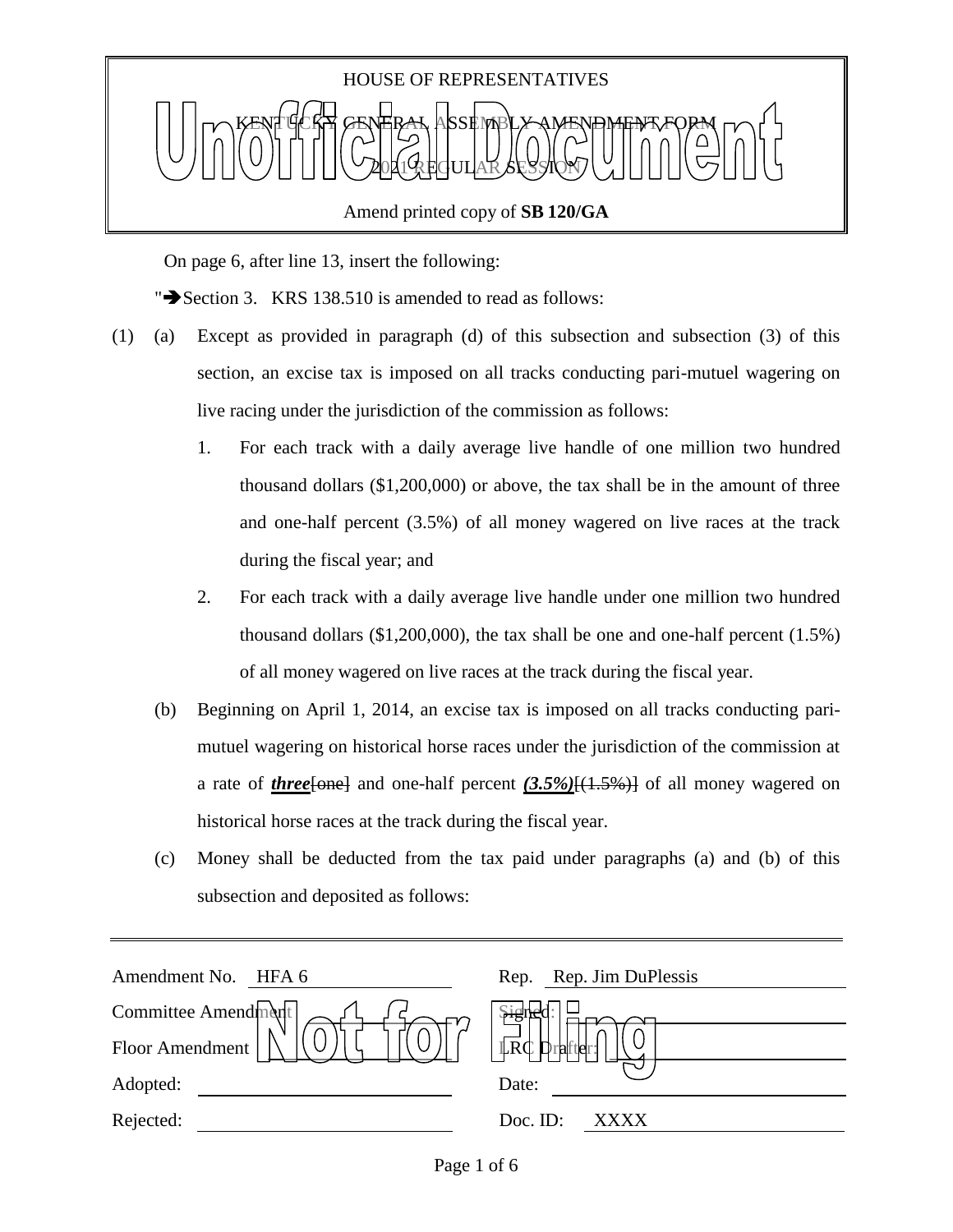

- 1. An amount equal to three-quarters of one percent (0.75%) of all money wagered on live races and historical horse races at the track for Thoroughbred racing shall be deposited in the Thoroughbred development fund established in KRS 230.400;
- 2. An amount equal to one percent (1%) of all money wagered on live races and historical horse races at the track for harness racing shall be deposited in the Kentucky standardbred development fund established in KRS 230.770;
- 3. An amount equal to one percent (1%) of all money wagered on live races and historical horse races at the track for quarter horse, paint horse, Appaloosa, and Arabian horse racing shall be deposited in the Kentucky quarter horse, paint horse, Appaloosa, and Arabian development fund established by KRS 230.445;
- 4. An amount equal to two-tenths of one percent (0.2%) of all money wagered on live races and historical horse races at the track shall be deposited in the equine industry program trust and revolving fund established by KRS 230.550 to support the Equine Industry Program at the University of Louisville, except that the amount deposited from money wagered on historical horse races in any fiscal year shall not exceed six hundred fifty thousand dollars (\$650,000);
- 5. a. An amount equal to one-tenth of one percent (0.1%) of all money wagered on live races and historical horse races at the track shall be deposited in a trust and revolving fund to be used for the construction, expansion, or renovation of facilities or the purchase of equipment for equine programs at state universities, except that the amount deposited from money wagered on historical horse races in any fiscal year shall not exceed three hundred twenty thousand dollars (\$320,000).
	- b. These funds shall not be used for salaries or for operating funds for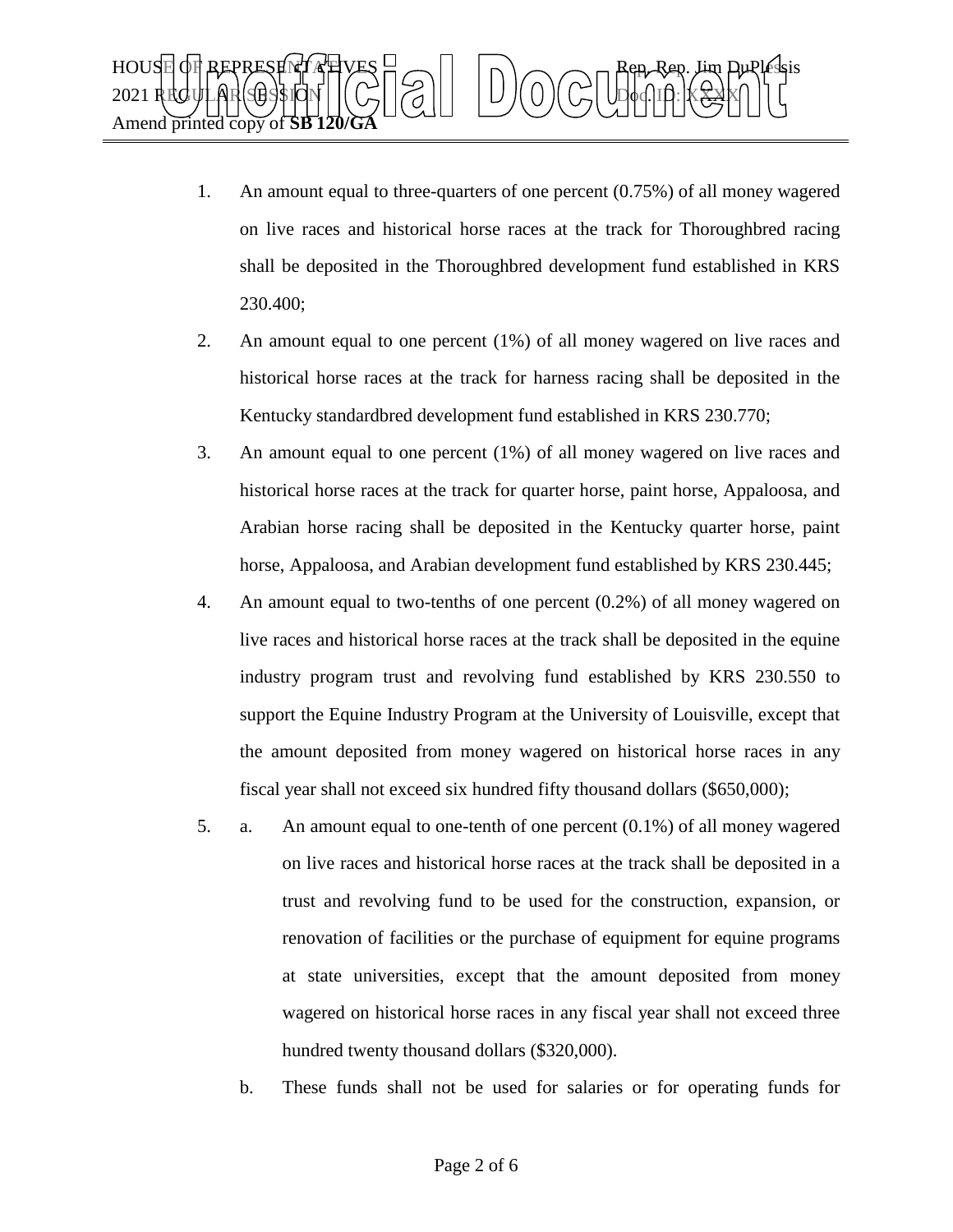

teaching, research, or administration. Funds allocated under this subparagraph shall not replace other funds for capital purposes or operation of equine programs at state universities.

- c. The Kentucky Council on Postsecondary Education shall serve as the administrative agent and shall establish an advisory committee of interested parties, including all universities with established equine programs, to evaluate proposals and make recommendations for the awarding of funds.
- d. The Kentucky Council on Postsecondary Education may promulgate administrative regulations to establish procedures for administering the program and criteria for evaluating and awarding grants; and
- 6. An amount equal to one-tenth of one percent (0.1%) of all money wagered on live races and historical horse races shall be distributed to the commission to support equine drug testing as provided in KRS 230.265(3), except that the amount deposited from money wagered on historical horse races in any fiscal year shall not exceed three hundred twenty thousand dollars (\$320,000).
- (d) The excise tax imposed by paragraph (a) of this subsection shall not apply to parimutuel wagering on live harness racing at a county fair.
- (e) The excise tax imposed by paragraph (a) of this subsection, and the distributions provided for in paragraph (c) of this subsection, shall apply to money wagered on historical horse races beginning September 1, 2011, through March 31, 2014, and historical horse races shall be considered live racing for purposes of determining the daily average live handle. Beginning April 1, 2014, the tax imposed by paragraph (b) of this subsection shall apply to money wagered on historical horse races.
- (2) (a) Except as provided in paragraph (c) of this subsection, an excise tax is imposed on: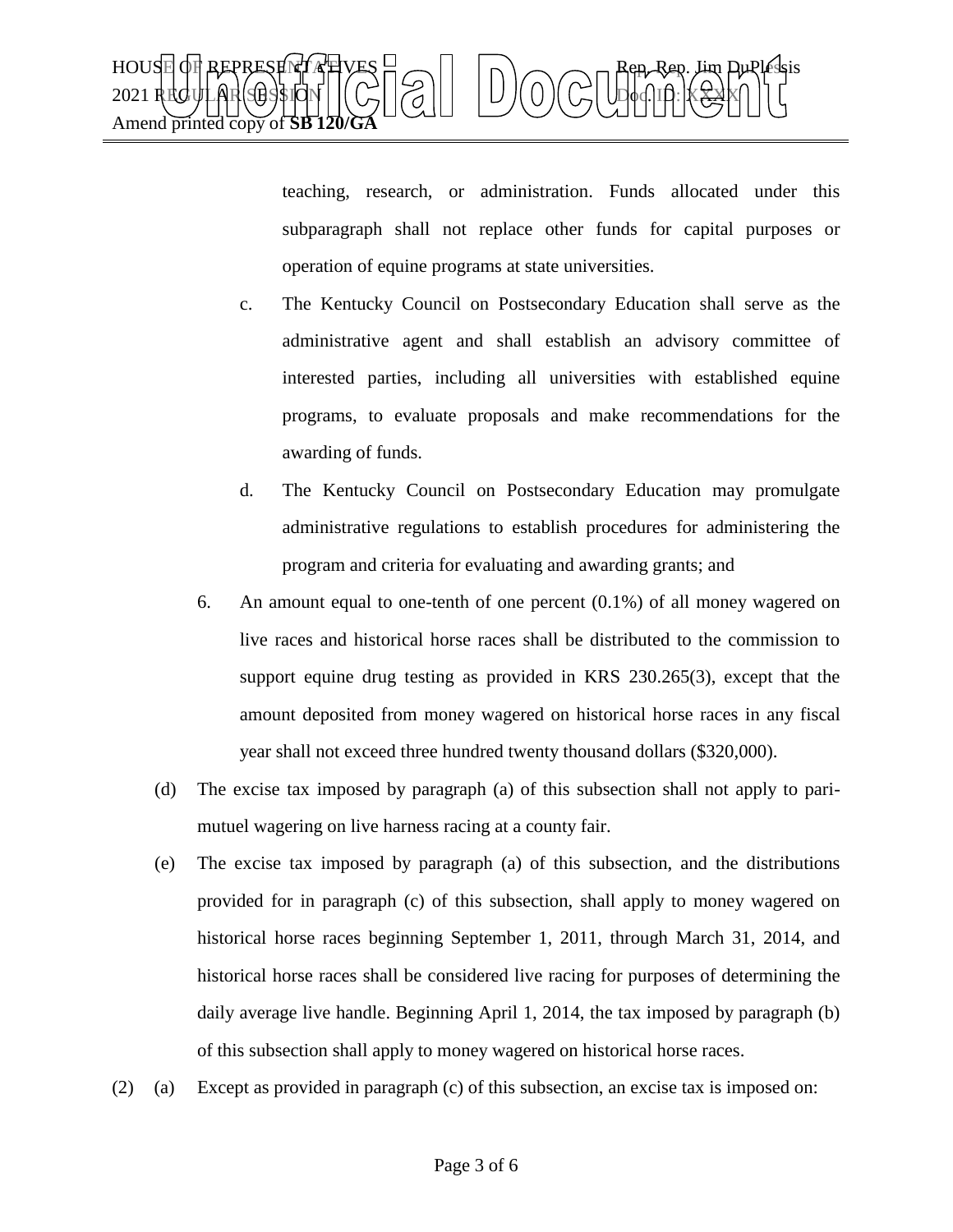

- 1. All tracks conducting telephone account wagering;
- 2. All tracks participating as receiving tracks in intertrack wagering under the jurisdiction of the commission; and
- 3. All tracks participating as receiving tracks displaying simulcasts and conducting interstate wagering thereon.
- (b) The tax shall be three percent (3%) of all money wagered on races as provided in paragraph (a) of this subsection during the fiscal year.
- (c) A noncontiguous track facility approved by the commission on or after January 1, 1999, shall be exempt from the tax imposed under this subsection, if the facility is established and operated by a licensed track which has a total annual handle on live racing of two hundred fifty thousand dollars (\$250,000) or less. The amount of money exempted under this paragraph shall be retained by the noncontiguous track facility, KRS 230.3771 and 230.378 notwithstanding.
- (d) Money shall be deducted from the tax paid under paragraphs (a) and (b) of this subsection as follows:
	- 1. An amount equal to two percent (2%) of the amount wagered shall be deposited as follows:
		- a. In the Thoroughbred development fund established in KRS 230.400 if the host track is conducting a Thoroughbred race meeting or the interstate wagering is conducted on a Thoroughbred race meeting;
		- b. In the Kentucky standardbred development fund established in KRS 230.770, if the host track is conducting a harness race meeting or the interstate wagering is conducted on a harness race meeting; or
		- c. In the Kentucky quarter horse, paint horse, Appaloosa, and Arabian development fund established by KRS 230.445, if the host track is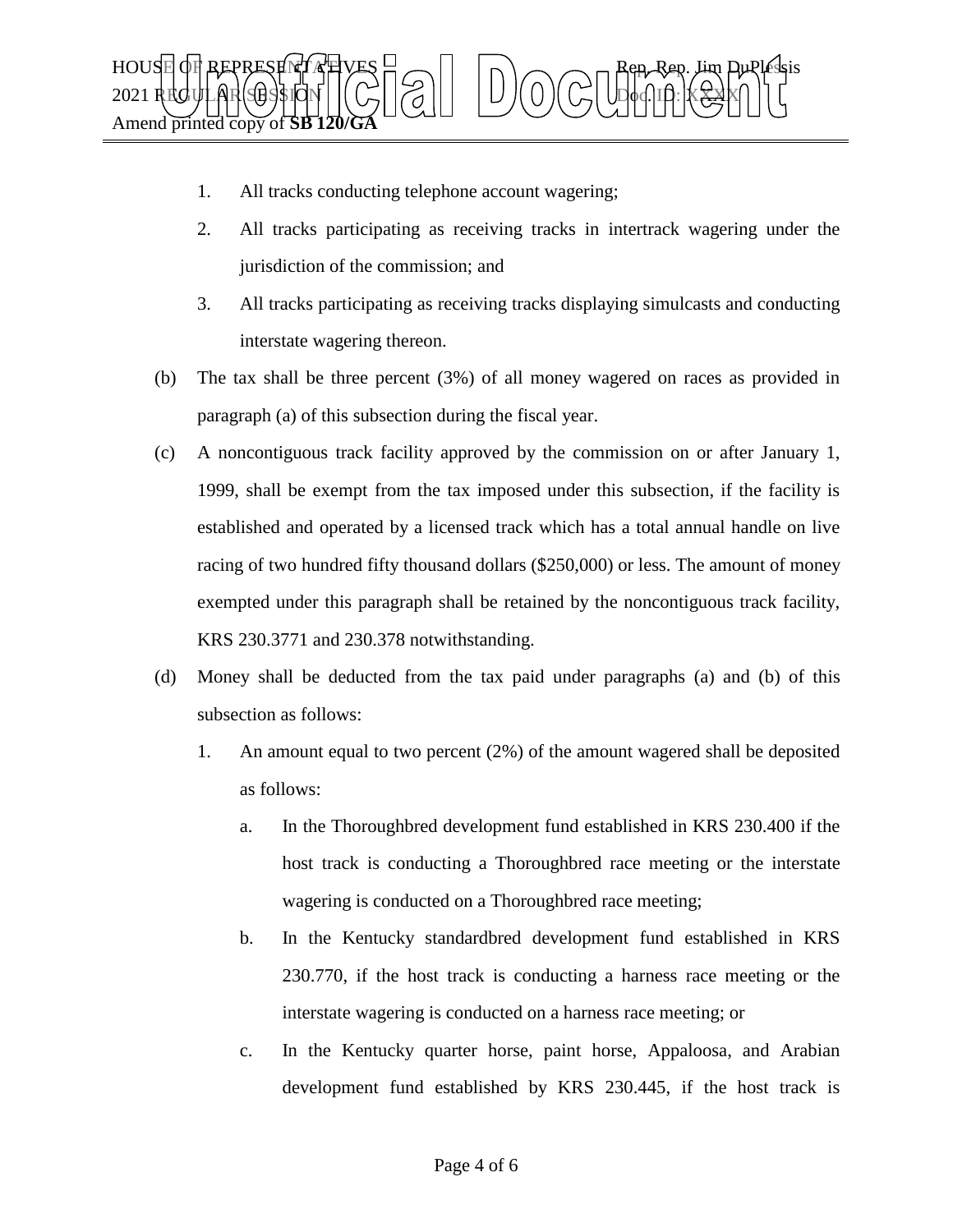

conducting a quarter horse, paint horse, Appaloosa, or Arabian horse race meeting or the interstate wagering is conducted on a quarter horse, paint horse, Appaloosa, or Arabian horse race meeting;

- 2. An amount equal to one-twentieth of one percent (0.05%) of the amount wagered shall be allocated to the equine industry program trust and revolving fund established by KRS 230.550 to be used to support the Equine Industry Program at the University of Louisville;
- 3. An amount equal to one-tenth of one percent (0.1%) of the amount wagered shall be deposited in a trust and revolving fund to be used for the construction, expansion, or renovation of facilities or the purchase of equipment for equine programs at state universities, as detailed in subsection  $(1)(c)$ 5. of this section; and
- 4. An amount equal to one-tenth of one percent (0.1%) of the amount wagered shall be distributed to the commission to support equine drug testing as provided in KRS 230.265(3).
- (3) If a host track in this state is the location for the conduct of a two (2) day international horse racing event that distributes in excess of a total of twenty million dollars (\$20,000,000) in purses and awards:
	- (a) The excise tax imposed by subsection  $(1)(a)$  of this section shall not apply to money wagered at the track on live races conducted at the track during the two (2) day international horse racing event; and
	- (b) Amounts wagered at the track on live races conducted at the track during the two (2) day international horse racing event shall not be included in calculating the daily average live handle for purposes of subsection (1) of this section.
- (4) The taxes imposed by this section shall be paid, collected, and administered as provided in